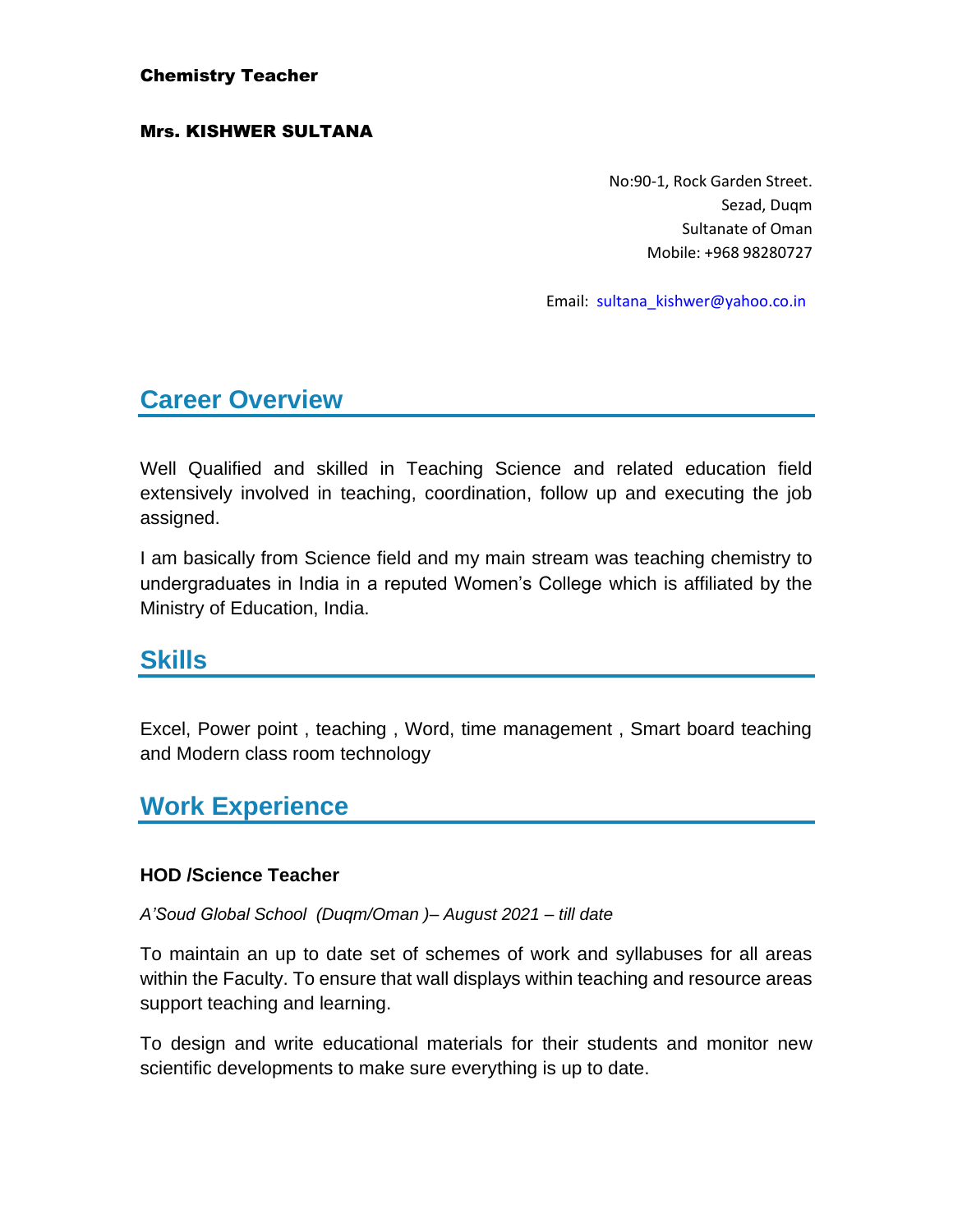To maintain good order and discipline among pupils and to safeguard their health and safety both when they are authorised to be on school premises and when they are engaged in authorised school activities elsewhere.

To prepare and oversee the science department's budget for the school, in addition to keeping an eye on test scores and educational goals and requirements.

To maintain an overview of the induction and professional development of staff within the Faculty, and to assist in performance management procedures within a nationally agreed framework

### **HOD /Chemistry Teacher**

*Al Wadi Int School (Jeddah/ KSA )– Aug 2018- - May -2021*

- Taught and developed lesson plan/notes in accordance with the national scheme of work
- Establish communicate and demand high expectations for student learning and quality of work
- Use a multitude of instructional strategies and activities that are academically rigorous and highly engaging
- Promoted student engagement in order to inspire and encourage progress
- Prepared and delivered daily lessons to students on standard chemistry topics
- Assisting pupils in meeting grade targets
- Working alongside my colleagues to provide consistent education for all students
- Regularly performing experiments and teaching students how to replicate the experiments under safe conditions
- Writing and marking examination papers
- Marking homework, quizzes and tests weekly
- Educating students on the health and safety regulations in a lab
- Responsible for creating and designing PowerPoint presentations weekly for each individual class on varying subjects
- Reporting back to school administrators on the progresses and behaviors of all the staff in my department
- Responsible for creating booklets and worksheets for my students to work on
- Liaising with school administrators on matters of concern
- Created chemistry tutorials aimed at helping students in their checkpoint Cambridge examinations which boosted their academic performance
- Assisting in the running of the Science Club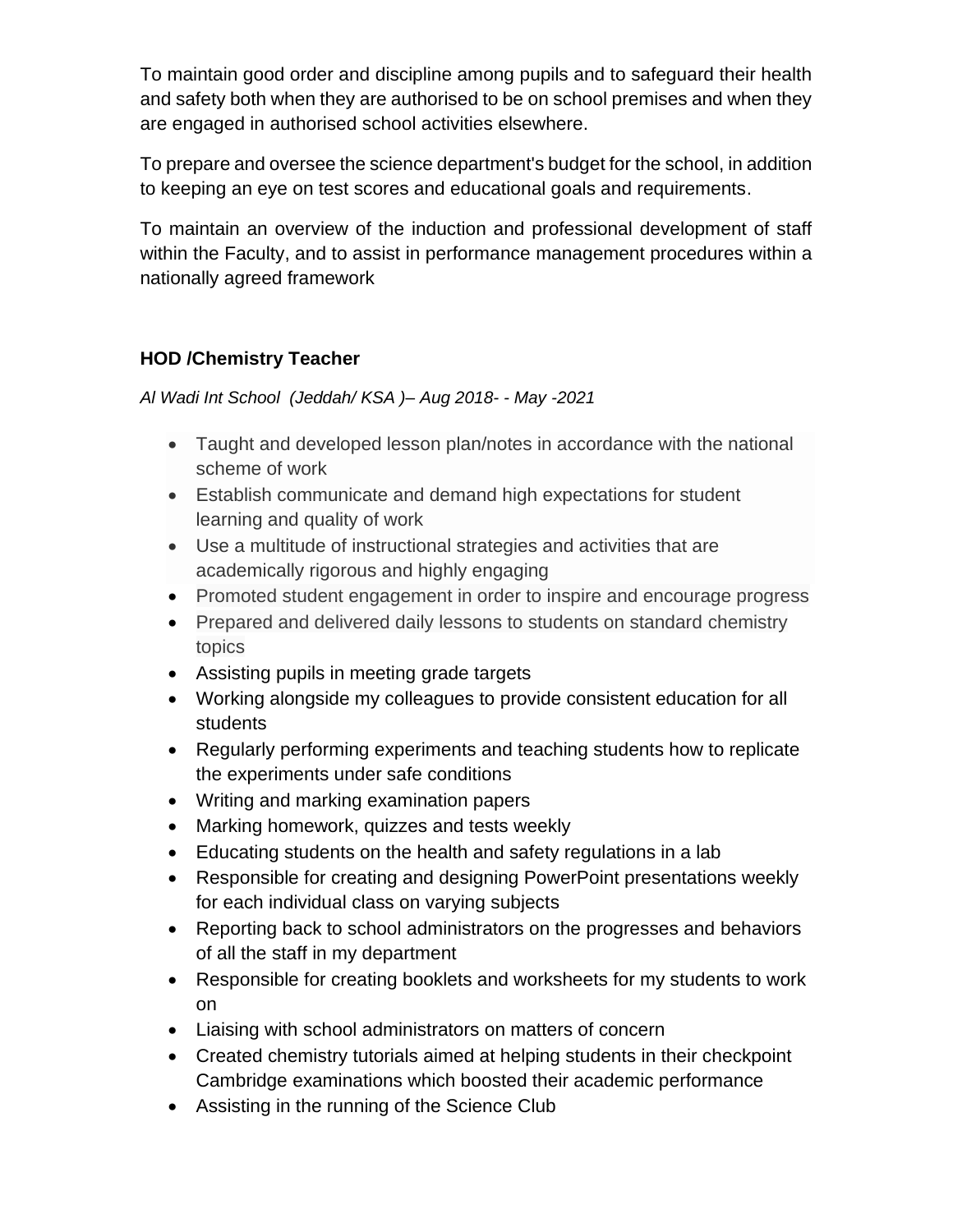- Maintained the school laboratory by keeping records of the equipment and supervising the students during practicals.
- Strove to inspire students to reach their maximum potential through use of inquiry based learning , including classroom laboratories and technology based learning
- Collaborated with colleagues in creating extra curricular activities for the students which led to increase in student participation
- Well trained in using the latest technologies like smart boards, PPTS and other interactive methods incorporated in taking classes

### ❖ **Due to covid 19 restrictions distance education for classes been taken online via Microsoft teams and zoom**

### ➢ **Science Teacher / HOD**

Al Faisal Int School *(Jeddah/ KSA )*– **Physics, Chemistry & Biology**

Mar 2014- May 2017

• Plan, prepare and delivered lesson plans and instructional materials to facilitate active learning.

•Guided and monitor students in the use of learning materials and equipment.

- Use relevant technology to support and differentiate instruction.
- Managed student behavior in the classroom by establishing and enforcing rules and procedures.
- Maintained discipline in accordance with the rules and disciplinary systems of the school.
- Provided appropriate feedback on work.
- Encouraged and monitor the progress of individual students and use information to adjust teaching strategies.

• Maintained accurate and complete records of students' progress and development.

• Updated all necessary records accurately and completely as required by laws, district policies and school regulations.

- Prepared required reports on students and activities.
- • Participated in department, school and parent meetings.
	- Communicated necessary information regularly to students, colleagues and parents regarding student progress and student needs.
	- Prepared classroom for class activities.
	- Provided a variety of learning materials and resources for use in educational activities
	- Observed and evaluated student's performance and development.
	- Assigned and graded class work, homework, tests and assignments.
- Teaching students from 11-16 years old the Sciences (Physics, Biology, **Chemistry**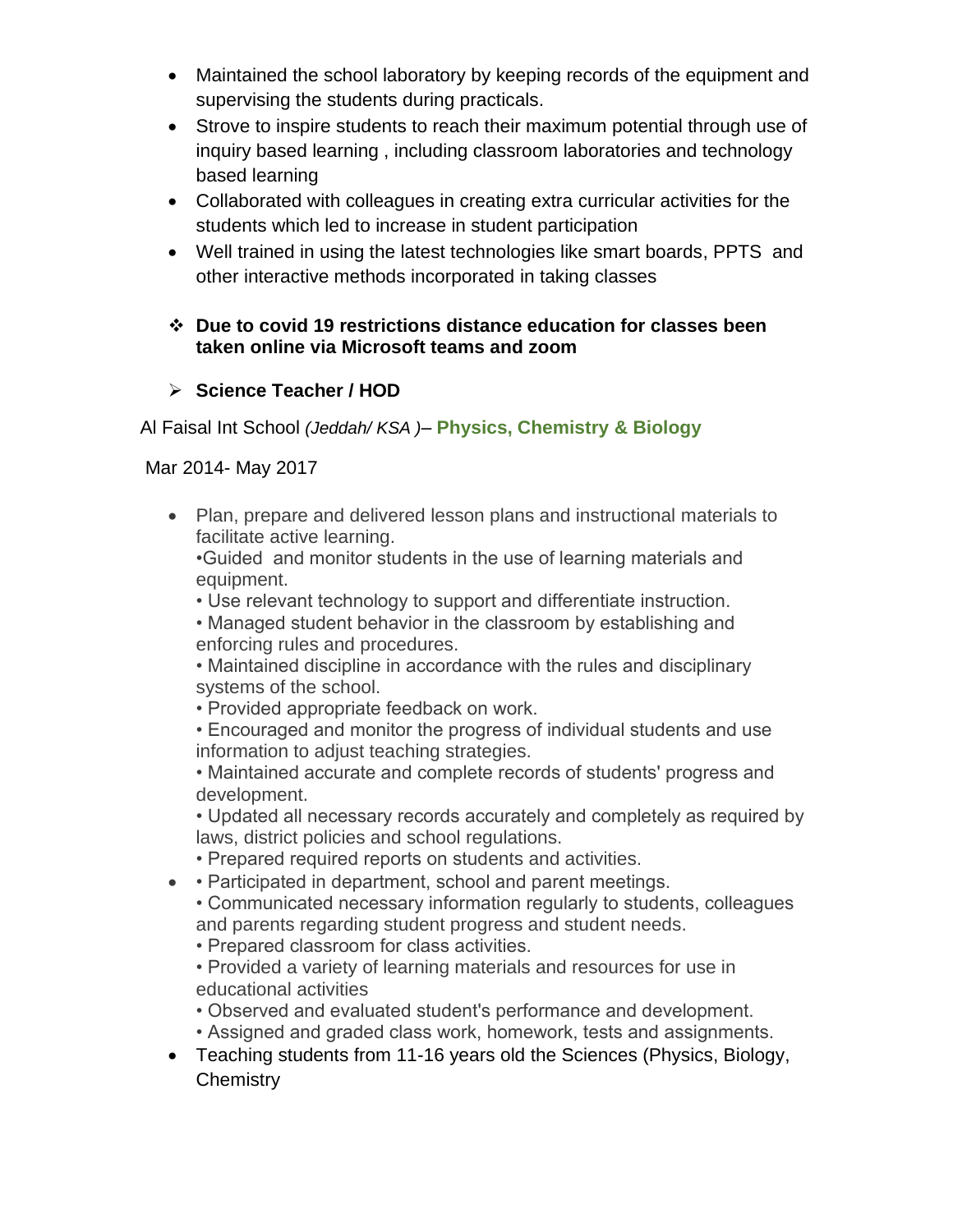- Designed lesson plans focused on age and lab skill development standards
- Execute detailed lesson plans mapped to a year-long academic plan to address learning needs
- ➢ **WORKED AS LECTURER IN CHEMISTRY : IN JBAS College, CHENNAI, INDIA ( June -2006 - 2008 JULY)**
- ➢ **WORKED IN FUTURE GENERATION INT'L SCHOOL IN JEDDAH, K.S.A AS EXECUTIVE SUPERVISOR / ADMINISTRATOR: from Jan 2010 to feb 2011**
- ➢ **WORKED IN BANGLADESH INT'L SCHOOL IN JEDDAH, K.S.A AS SCIENCE TEACHER ( Physics, Chemistry & Biology)**

# **Academic Education**

| <b>Educational Qualification</b>                         | <b>Studied</b><br><b>School / College</b>                | Year of<br>passing out | Percentage<br><b>Obtained</b> |
|----------------------------------------------------------|----------------------------------------------------------|------------------------|-------------------------------|
| <b>S.S.L.C / 10<sup>TH</sup> STD</b>                     | St. Williams Anglo Indian<br>school, Chennai, India.     | March -<br>1995        | 81.7%                         |
| $P.U.C I + 2 (Physics,$<br>Chemistry, Botany,<br>Zoology | <b>F.B.M Higher secondary</b><br>school, Chennai, India. | <b>March -1998</b>     | 87.25 %                       |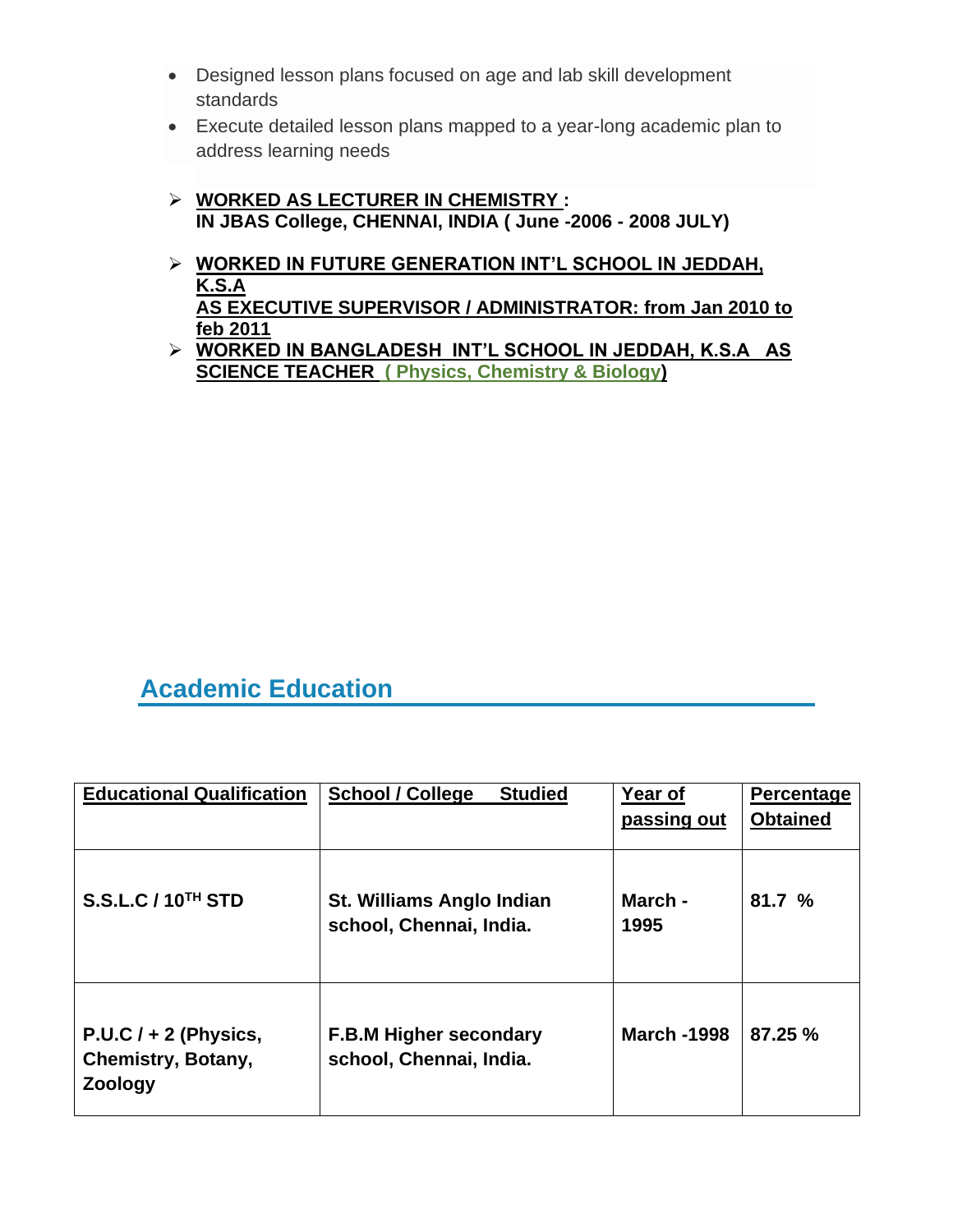| <b>B.Sc</b><br>(General Chemistry) | J.B.A.S College for Women's,<br>Chennai, India.            | Oct.-2001          | 72.5 %      |
|------------------------------------|------------------------------------------------------------|--------------------|-------------|
| M.Sc.<br>(General Chemistry)       | <b>Presidency College</b><br>(Autonomous), Chennai, India. | <b>April -2004</b> | <b>71 %</b> |
| M. Phil<br>(Physical Chemistry)    | The New College, Chennai,<br>India.                        | Aug-2006           | 63%         |
| <b>B.Ed</b>                        | <b>MADRAS UNIVERSITY</b>                                   | <b>JUNE-2014</b>   | 70%         |

# **Additional Courses**

.

Engaging with learning technologies- School links projects-British council – Feb 2021

Engaging with professional development- the Reflective teacher British council – Feb 2021

Critical Thinking - British Council Dec 2020

Class room management –- British Council Nov- 2020

Motivating learners – - British Council -Jan -2020

Professional development- need of the hour -feb2017

Professional development & Teachers - feb2017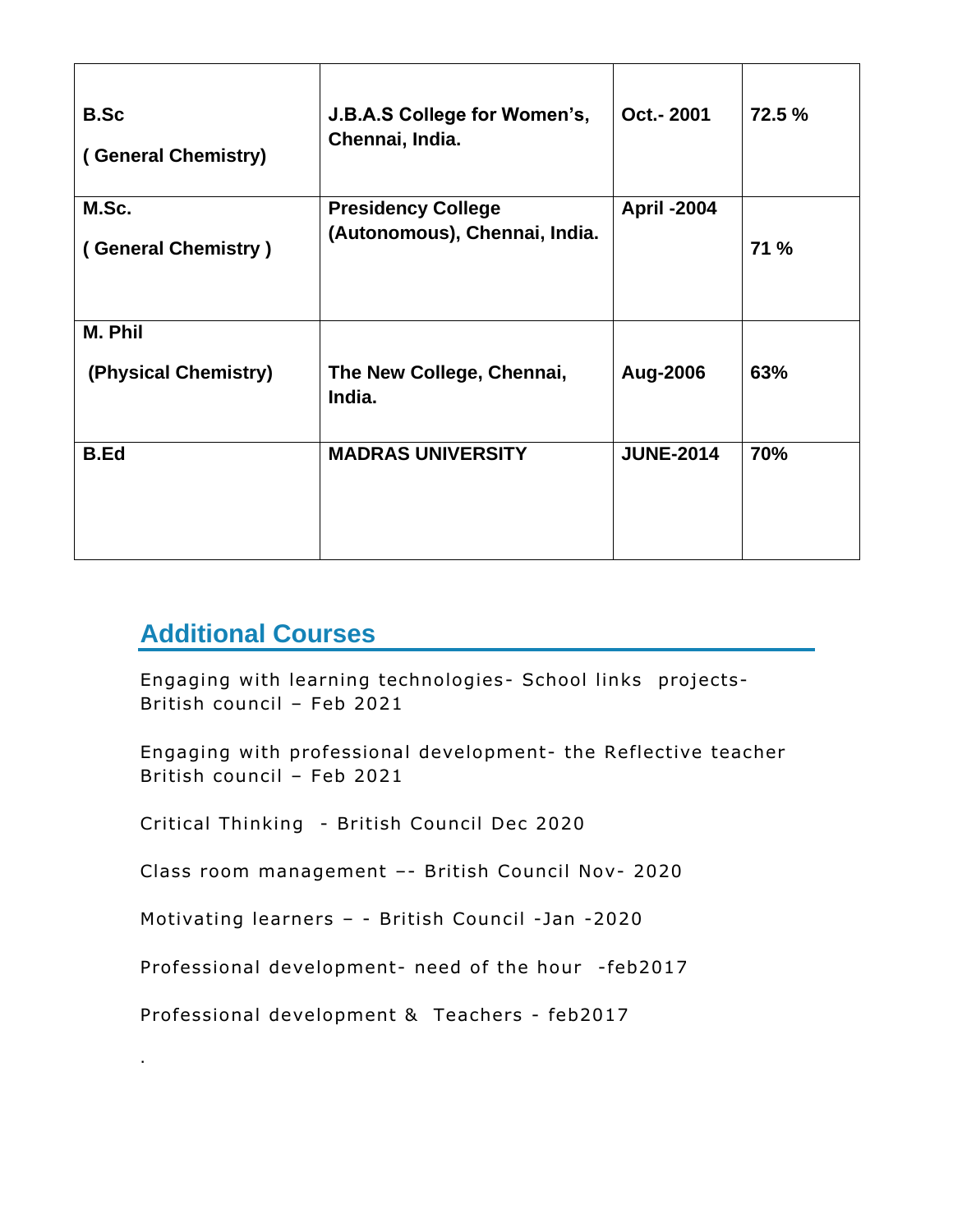# **Hobbies and interests**

- Outside of class, I like to spend quality time with my family on days out, especially visiting museums and art galleries.
- Sports and gardening
- Reading novels

### **Referees**

#### *References:*

Asma Siddiqua HOD of english Al Wadi international school, jeddah asma1288@alwadischool.com +966509368195

Ms Ashrafunnisa Co teacher - Al Wadi international school, jeddah ashrafunnisa284@alwadischool.com> +966502777681

Ms Sadiya Shaikh Computer coordinator Al Wadi international school, jeddah saadiya1286@alwadischool.com> +966532439536

## **Personal Information**

- Date of Birth : 13-12-1980.
- Marital Status : Married
- Children : 3 kids
- Iqama Status : Presently in Spouse sponsorship visa
- Languages Known : English, Arabic ,Hindi, Tamil and Urdu.